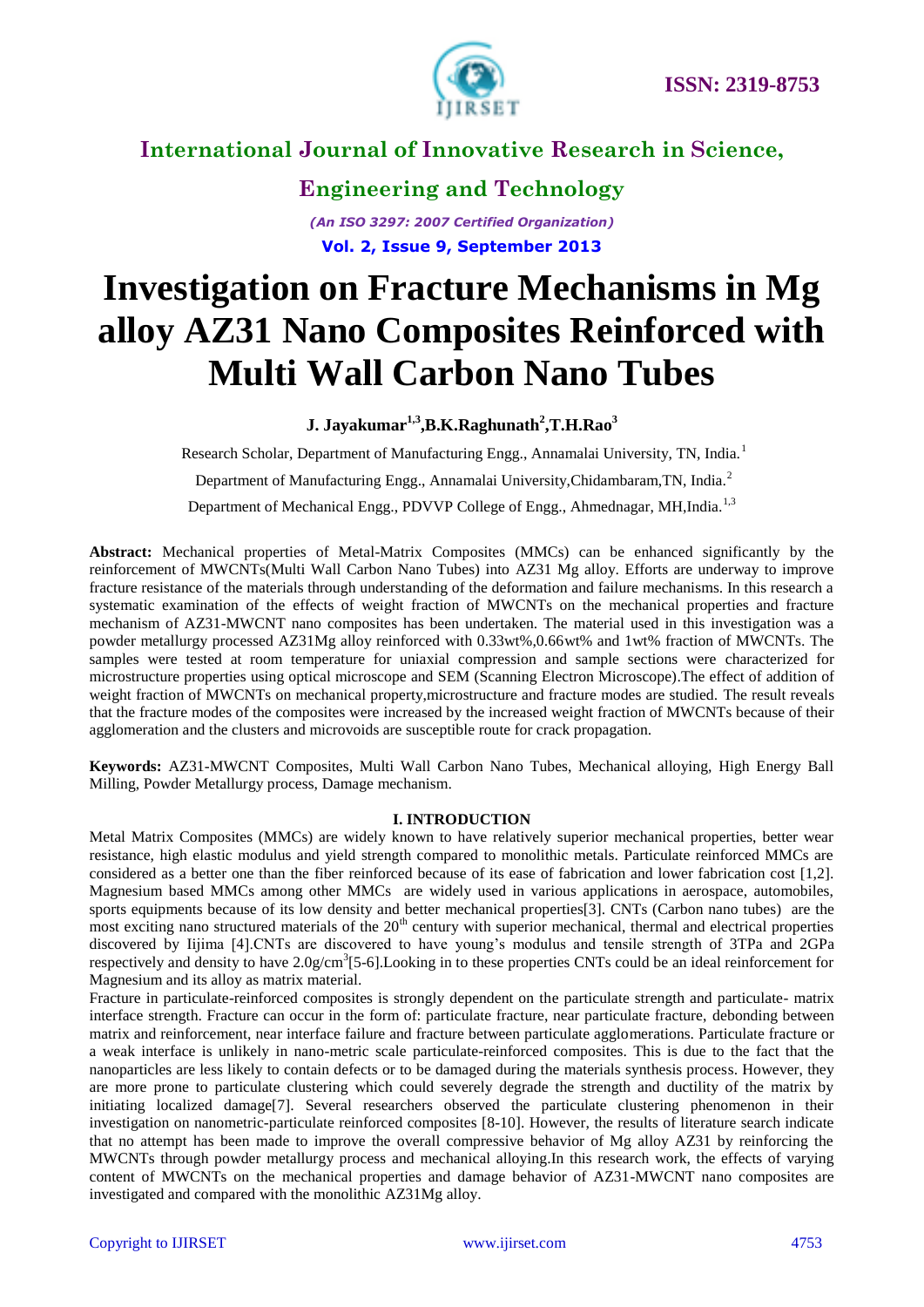

# **Engineering and Technology**

*(An ISO 3297: 2007 Certified Organization)*

### **Vol. 2, Issue 9, September 2013**

### **II.EXPERIMENTAL DETAILS**

Magnesium(Mg) powder with 99.5% purity supplied by Neeraj Industries, Rohtak, Haryana, India was used as the matrix material. The Multi Wall Carbon Nano Tubes(MWCNTs) produced by Nano Shell(USA),supplied by Intelligent materials Pvt Ltd,Chandigarh was used as reinforcement material. The specification of the reinforcement material is given in Table.1.Powder metallurgy process was used to synthesize both AZ31 alloy and AZ31-MWCNT nanocomposites.The reinforcement material MWCNT with three variations of 0.33wt%, 0.66wt%, 1wt% were added to the matrix of AZ31 alloy and blended using a high energy ball mill for 2h at a speed of 300RPM.Tungston carbide balls were used with ball to powder weight ratio of 1:15.The blended powders are checked for homogeneous distribution using microstructures of the SEM analysis. Mechanical alloying using high energy ball milling has helped the CNTs to reinforce homogeneously in to the AZ31 matrix. The homogeneously blended powders in different variations of CNTs were compacted into cylindrical billets of 30mm diameter. The compacted specimens of AZ31 and AZ31-MWCNT were sintered at 630<sup>o</sup>C for 2h in a tubular sintering furnace under inert atmosphere. Monolithic AZ31 alloy billets without CNTs were also fabricated by the same process. Density was measured by Archimedian's principle and the hardness was measured using Vickers hardness tester with a load setting of 5KN and dual time of 15sec at 5places on each sample and the average was taken.

#### **Table 1. Specifications of MWCNT**

| Material     | Dia<br>nm | Length<br>um          | Purity  | Density $g/cm^3$ | Surface Area $m^2/g$ |
|--------------|-----------|-----------------------|---------|------------------|----------------------|
| <b>MWCNT</b> | 20 to 30  | $3.0 \text{ to } 8.0$ | $>95\%$ | 2.0              | $90 - 350$           |

Compression test was conducted for investigation of crack behavior in samples according to standard ASTM E9 at room temperature with L/D: 1.5 and strain rate of  $5x10^4$  s<sup>-1</sup>. The tests were continued till two points: 1- ultimate reduction of stress which was assumed as fracture point and 2- the point in which 8% strain was occurred. For observation of crack behavior during the compression test samples were sectioned longitudinally by a low speed diamond saw. Optical and scanning electron microscopes (SEM) were used to examine fracture route after compression test. Since specimen preparation process itself may produce damages such as scratches, cracks and voids and the defects have a significant influence on the measured damage, image analysis (MIP) was carried out on samples before and after compression test and found that it is not possible to prevent such occurrences entirely. Therefore, to account for this problem, damage levels produced in deformed specimens were compared with those in undeformed specimen prepared exactly by the same way.

#### **III. RESULTS AND DISCUSSION**

**A. Effect of MWCNT content on density**

The effect of MWCNT content on the density and porosity of sintered samples are shown in Fig.1. The result shows small decrease in density with 0.33wt% and 0.66wt%CNT samples and larger decrease in density with 1.0wt%CNT sample compared to the monolithic Mg alloy. The porosity results shows small increase with 0.33wt% and 0.66wt% samples and increases largely with 1wt%CNT samples. The reason behind the increase in porosity is due to the clustering effect of CNTs. When more volume of CNTs added in to the Mg alloy matrix, the work of force decreases and leads to a possible reason for the increase in clustering effect which will inevitably lead to increase in porosity and decrease in the density.

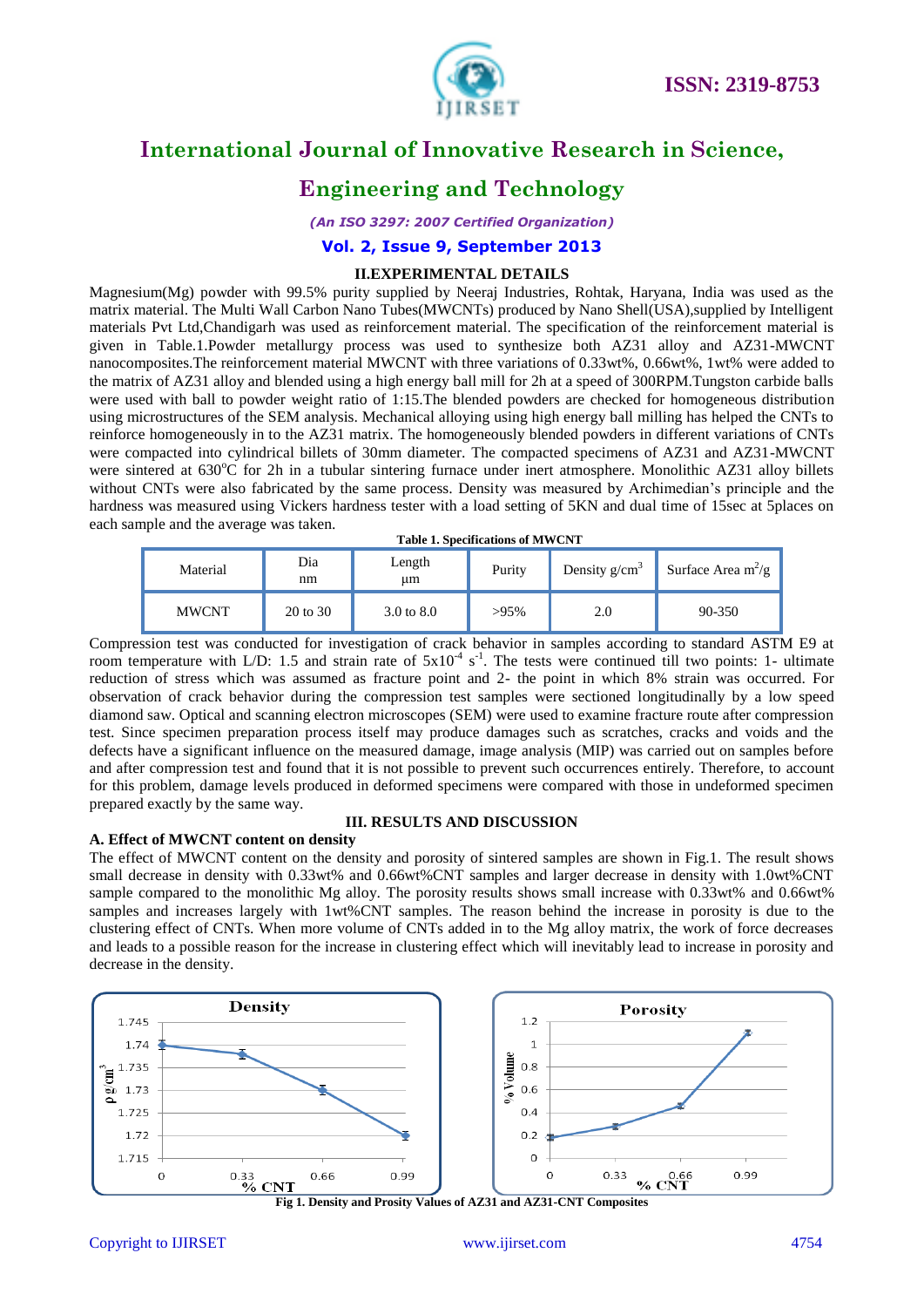

# **Engineering and Technology**

*(An ISO 3297: 2007 Certified Organization)*

### **Vol. 2, Issue 9, September 2013**

#### **B.The effect of CNT content on the stress-strain behavior**

Since powder metallurgy processed parts are porous, they have superior compressive properties in comparison with the tensile properties. Fig.2 shows the effect of MWCNT weight percent on the stress-strain behavior. The observed variation is the result of the change in mechanical properties with the addition of weight percent of MWCNTs. As the diagram indicates the sample containing 0.66 wt.% alumina has generally better properties than the others. On the other hand, as the reinforcement phase increases, the final strain decreases. The ultimate compression strength increases with the addition of the reinforcement MWCNTs upto 0.66wt% in Mg alloy. The ultimate strength increases because of the presence of high strength MWCNTs and prevent the movement of dislocations in Mg alloy matrix through the dispersion strengthening mechanism [12,13]. However, further increase in the amount of MWCNTs raises the possibility of clustering and finally initiates the formation of weak regions in the composites. Therefore, this phenomenon prevents the strength increasing in the samples which contain 1wt.% MWCNTs.



#### **C. Damage behavior**

Because of the heterogeneous distribution of reinforcement particles and the related inhomogeneous distribution of stress in PMMCs, it is apparent that there should be a strong relationship between local microstructure and damage formation. The damage tends to originate preferentially in clustered regions of high volume fraction[14]. The damage contents were determined in the samples, before and after compression test, using image analyzing process described earlier. The relation of defect content with nanoparticle weight percent of the composites is shown in Fig. 3. As the figure shows, there is high amount of defects (voids and cracks) in samples before compression test which increases with MWCNT content.



**Fig. 3: Effect of alumina weight percent on damage content**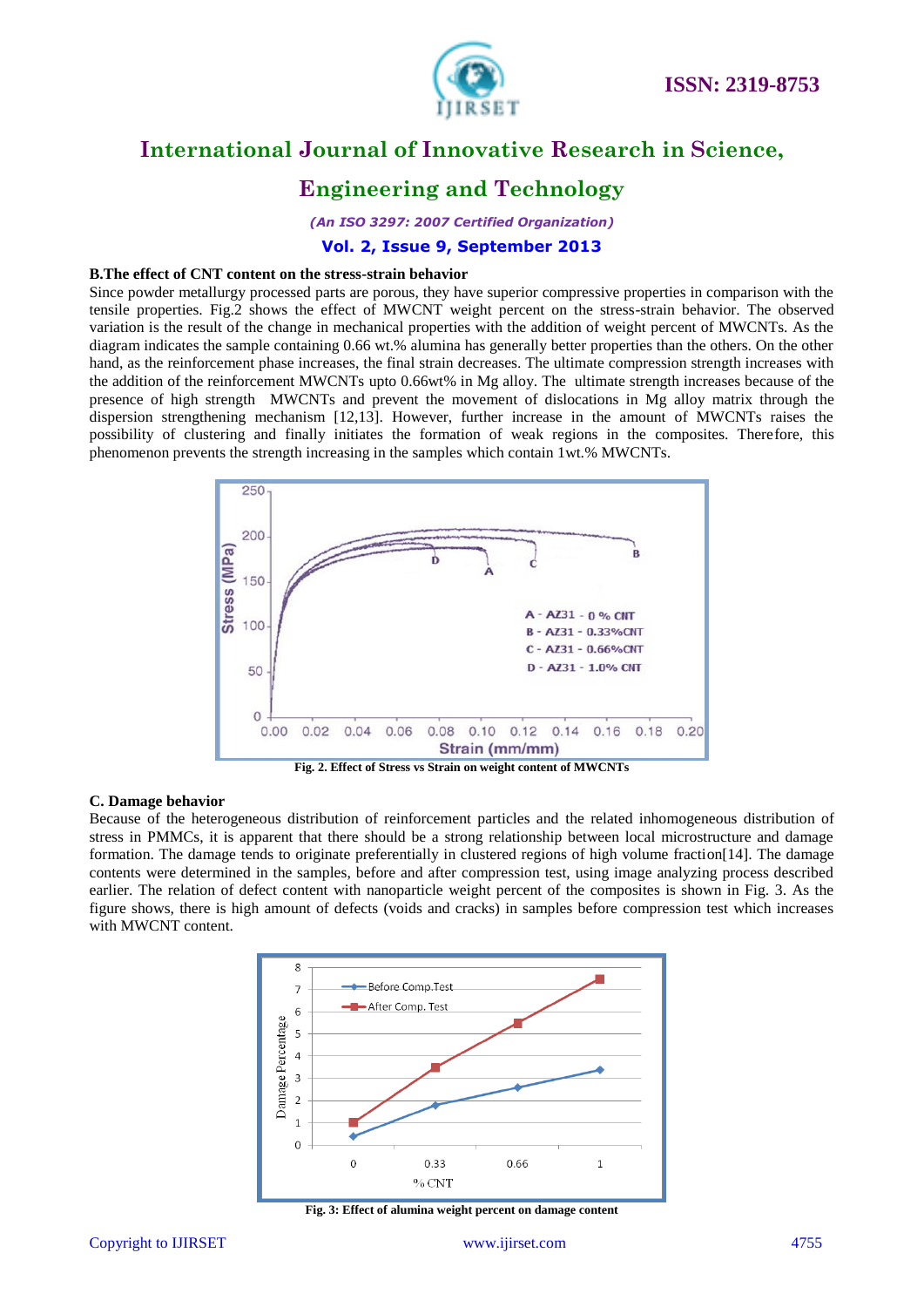

# **Engineering and Technology**

*(An ISO 3297: 2007 Certified Organization)*

### **Vol. 2, Issue 9, September 2013**

As mentioned before, the value of damage (voids and cracks) was measured using image analysis (MIP) on samples before and after compression test. For samples after compression test, an abruptly increase in damage content with increasing MWCNT is observed. The increase is more noticeable in these samples in comparison with the samples before compression test. This evidence shows that clustering has important effect on initiation and development of damage during applying stress.



**Fig. 4: SEM images of samples with different amount of MWCNTs showing particle clustering (a) 0.33 wt.%, (b) 0.66 wt.%, (c) 1.0 wt.%**

Fig.4 shows that clustering increases with MWCNT content. The reason is that the nano-scaled reinforcements have a large surface-to-volume ratio, causing the chemical reactions and diffusion to occur easily, moreover, the agglomeration prevents composites from densification [15]. This clustered structure has a significant effect on damage formation in the composites.Fig.5 shows the optical microscopy images of samples containing 0.33,0.66,1.0wt.% MWCNT after compression test. In AZ31 sample, crack follows the normal behavior of ductile metals and dimples form with the formation of defects and their development. With the addition of MWCNTs, clustering first occurs in AZ31 particle boundaries. In addition, with increasing MWCNT, clustered layers become coarser and closer to each other and create a MMC network among the AZ31 particles. Therefore, the MWCNT percent in MMC networks is more than the average content of MWCNT in the whole sample. Mg alloy regions with low amount of MWCNTs produce tough structures [17]. This type of microstructure provides crack branching and crack deflection in the composites. When cracks intersect to the tough regions they tend to choose the easier route therefore, they change their routes and consume more energy than in the samples containing high amount of MWCNTs.



**Fig.5 : Optical microscope images of samples with and without MWCNTs after compression test (a) 0 wt.%, (b) 0.33 wt.%, (c) 0.66 wt.%, (d) 1.0 wt.%**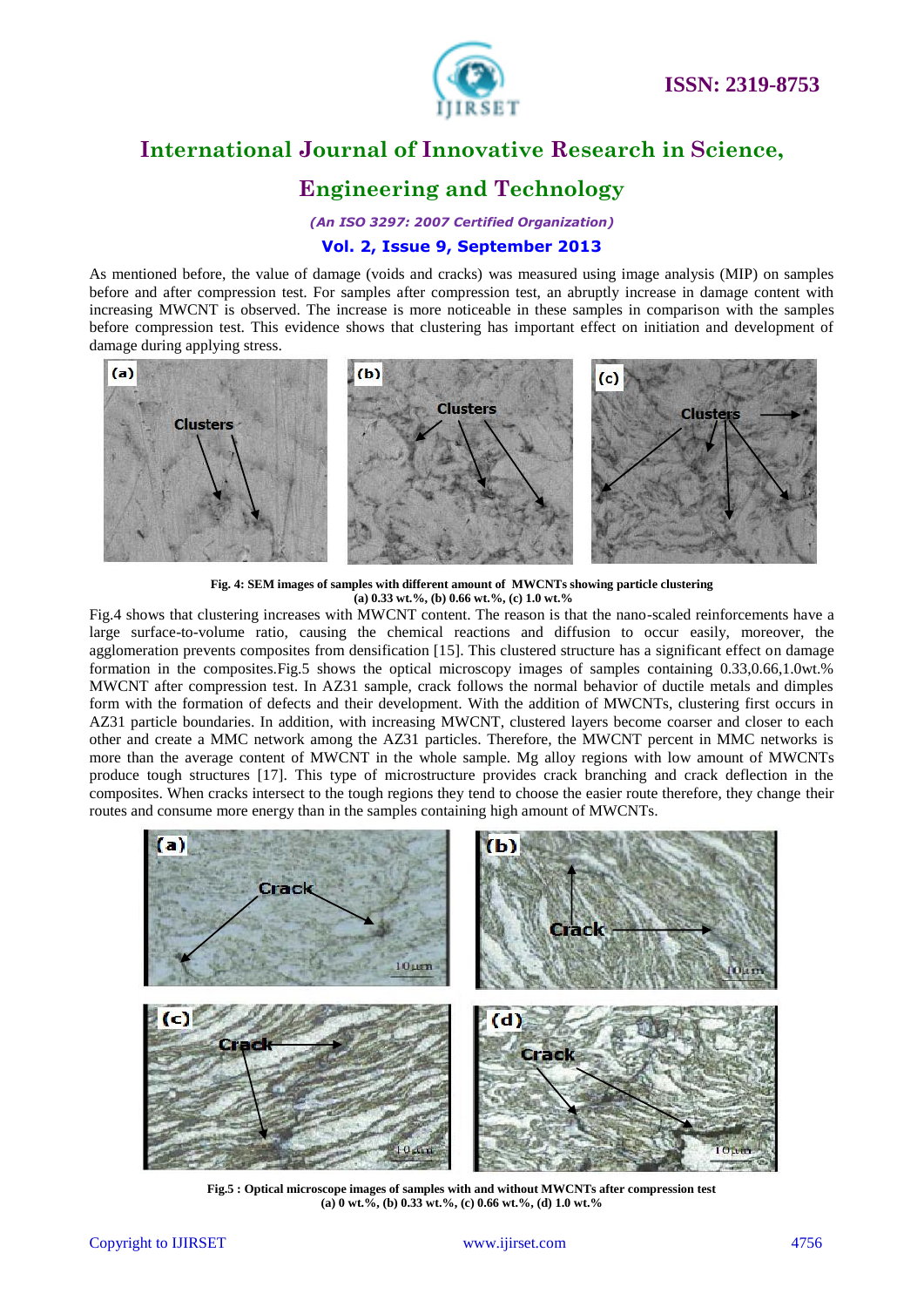

# **Engineering and Technology**

*(An ISO 3297: 2007 Certified Organization)*

### **Vol. 2, Issue 9, September 2013**

In conclusion, with increasing MWCNT content, the crack route becomes straighter and consequently less crack networks are formed. Cracks propagate through the voids initiated among the clustered regions. Prangnell et al.[9] have been reported that before clustering, plastic flow on planes at 45º links up perfectly across opposing particle corners, causing the plastic strain to be highly concentrated in 45º bands at particle corners. Moreover, tensile stresses form in the corners and perpendicular to compression axis. With clustering, plastic flow on planes at 45º can no longer connect across particle corners and becomes concentrated by the sides of neighboring particles. Plastic strain now, becomes most concentrated at the corner of the clusters instead of at each individual particle. Therefore, it would be expected that plastic strain links up across the corners of clusters in materials containing high local volume fractions of cluster.At the same time, maximum stress on the particles at the center of clusters dramatically reduces with more clustering. Tensile hydrostatic stress generates in the clusters deformed in compression due to the restraining effect of the cluster on the plastic flow. Three-dimensional tensile constraints are the reason of void formation in the clustered regions [9,17].

### **D. Effect of strain on damage content**

Table 2 shows the damage content of different samples before compression test, after 8% strain and in the ultimate strain. As expected, damage content increases with increasing MWCNTs and the strain. Fig.6 is the SEM images of sample containing 1.0wt.% MWCNT in different strain conditions.

| Table 2: Damage content of samples with different amount of MWCNTs in different strain condition |         |                     |                     |                                    |  |  |  |  |
|--------------------------------------------------------------------------------------------------|---------|---------------------|---------------------|------------------------------------|--|--|--|--|
| Sample No                                                                                        | % MWCNT | Damage(%) 0% Strain | Damage(%) 8% Strain | Damage %<br><b>Ultimate Strain</b> |  |  |  |  |
|                                                                                                  |         | 0.3                 | 0.6                 | 1.0                                |  |  |  |  |
|                                                                                                  | 0.33    | 0.8                 | 1.6                 | 2.9                                |  |  |  |  |
|                                                                                                  | 0.66    | 1.7                 | 2.4                 | 3.8                                |  |  |  |  |
|                                                                                                  | 1.0     | 2.4                 | 3.2                 | 5.5                                |  |  |  |  |

It can be observed from image of 8% strain that microvoids are concentrated in the regions with clustered and high quantity of MWCNTs. With increasing strain, cracks use the microvoids for propagation. The increase has a higher rate in the case of samples with more alumina content, because of increasing the clustering.It can be observed that there are a lot of microvoids and elongated Mg alloy regions with low amount of MWCNT among the microvoids on fracture surface.The elongated regions were created during the production and compression test condition. It is observed that the microvoids contain MWCNT clusters. The same feature almost can be seen in all samples although, it is so serious

in composites with higher MWCNTs.



**Fig. 6: SEM images of sample containing 1.0 wt.% MWCNT in different strain condition (a) before test, (b) after 8% strain, (c) ultimate fracture**

### **IV. CONCLUSIONS**

In this research the effects of addition of weight fraction of MWCNTs on the mechanical properties and fracture mechanism of AZ31-MWCNT nanocomposite has been studied. The following results were obtained:

1. Ultimate compression strength improves with increasing MWCNTs up to 1.0wt.% into AZ31, however with more increasing the reinforcements, clustering causes to decline the compressive properties and overcome on strengthening mechanism.